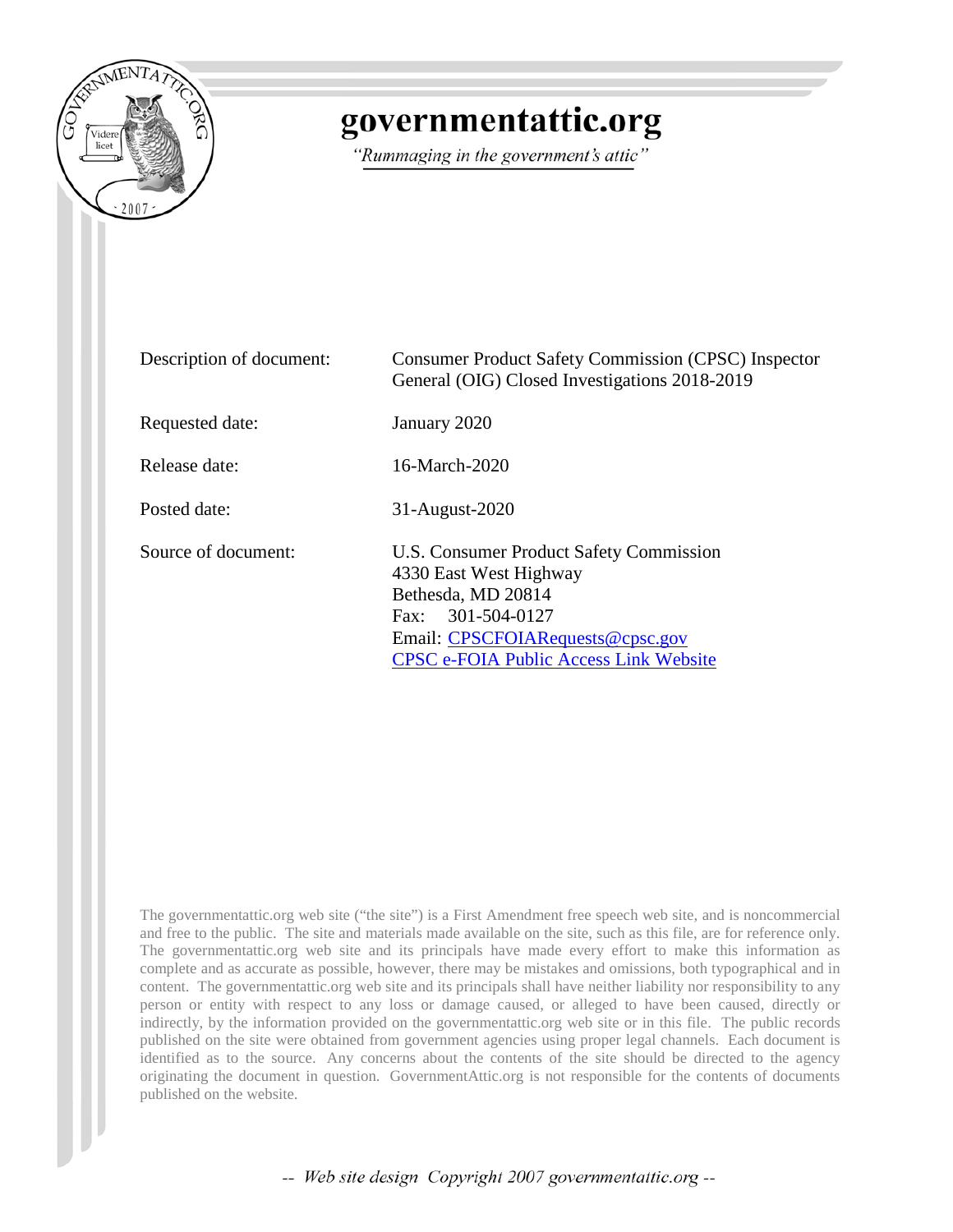

## **U.S. CONSUMER PRODUCT SAFETY COMMISSION 4330 EAST WEST HIGHWAY BET HESDA, MD 208 14**

March 16, 2020

#### **VIA PUBLIC ACCESS LINK**

**RE:** Freedom of Information Act Request #20-F-00215: Request the listing of Inspector General investigations closed during Calendar Years 2018 and 2019. I anticipate this list would contain at minimum the case number, the date opened and closed, the subject matter of the investigation, and the investigation category. These records are located in the Office of the Inspector General. Records of this type have been previously released upon request. While I understand that some information might not be released, please release all segregable releasable portions.

Thank you for your Freedom of Information Act (FOIA) request seeking the above-referenced information from the U.S. Consumer Product Safety Commission (CPSC). In response to your request, please find a copy of the listing of CPSC Office of Inspector General investigations closed within calendar years 2018 and 2019 enclosed with this letter.

If you need any further assistance, or you would like to discuss any aspect of your request, please contact me, or one of the CPSC's FOIA Public Liaisons, Robert Dalton (rdalton@cpsc.gov) or Sherry Beshay (sbeshay@cpsc.gov), via email or at 1-800-638-2772.

*Fees.* We are not charging you fees in this instance to cover the costs to the CPSC in processing this request, performing the file searches and preparing the information for release.

Sincerely,

Matthew S. Osei-Bonsu Attorney-Advisor Office of the General Counsel Division of the Secretariat **P:** 301-504-7071 E: moseibonsu@cpsc.gov

Enclosures

CPSC Hotline: 1-800-638-CPSC (2772) \* CPSC's Web Site: http://www.cpsc.gov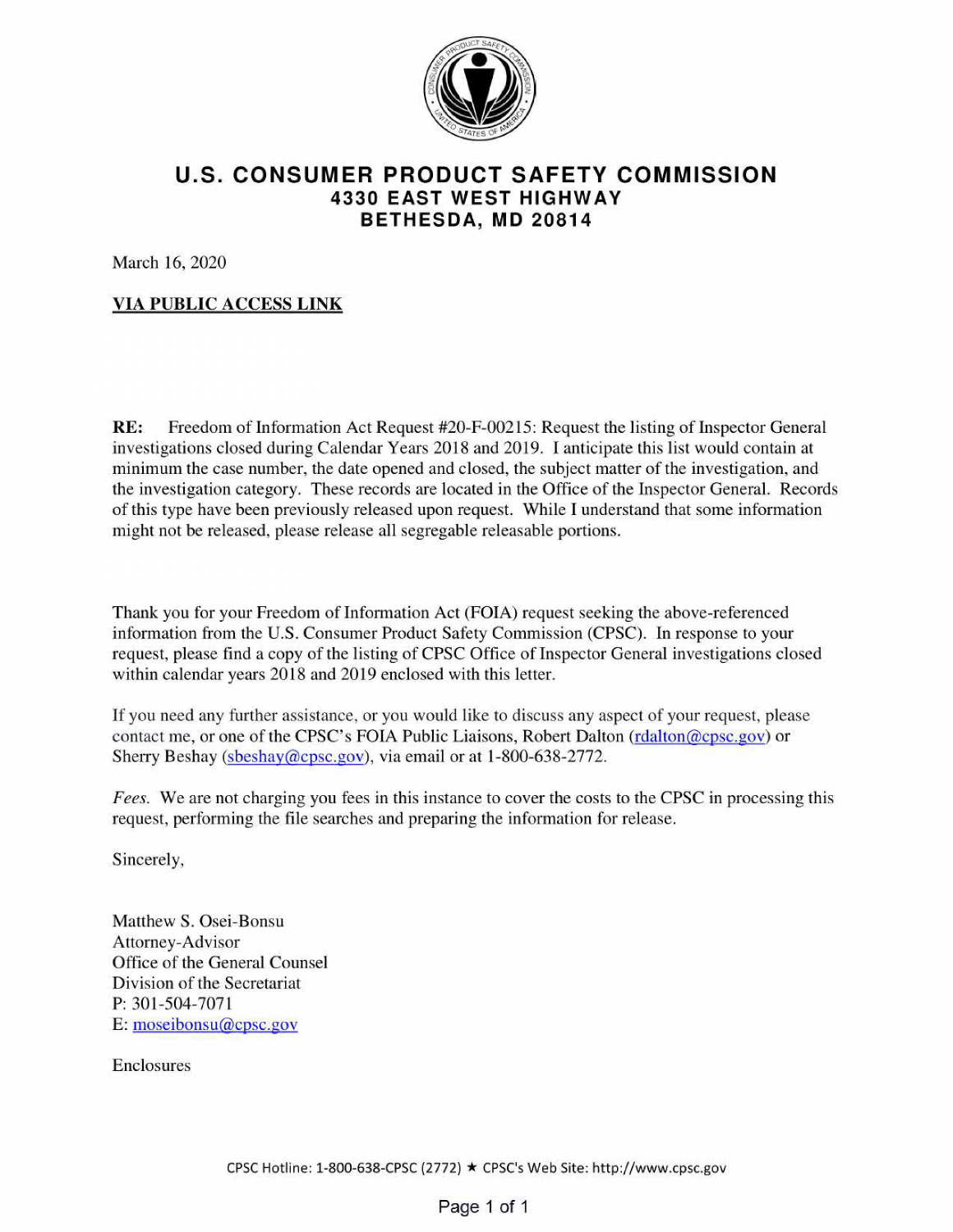|           | Number Date Received by OIG | <b>Status</b> | <b>Topic</b>                                                        | <b>Date of Disposition</b> |
|-----------|-----------------------------|---------------|---------------------------------------------------------------------|----------------------------|
| 18-05     | 12/21/2017 Closed           |               | ethical allegation re voluntary standards                           | 3/15/2018                  |
| $18 - 10$ | 3/16/2018 Closed            |               | complaint re budget processes                                       | 4/17/2018                  |
| $18 - 13$ | 5/7/2018 Closed             |               | complaint re ethical violation                                      | 5/10/2018                  |
| $18 - 15$ | 6/14/2018 Closed            |               | complaint re employee working at odd hours                          | 8/31/2018                  |
| 18-16     | 6/25/2018 Closed            |               | possible 205 violation                                              | 9/5/2018                   |
| 18-18     | 7/6/2018 Closed             |               | complaint re harassment                                             | 8/6/2018                   |
| $18 - 21$ | 8/30/2018 Closed            |               | complaint re improper medical procedures involving a medical device | 8/30/2018                  |
| $18 - 22$ | 9/13/2018 Closed            |               | complaint vaguely alleging improprieties in a division              | 9/13/2018                  |
| $19-01$   | 10/10/2018 Closed           |               | complaint re labeling of bug exterminating product                  | 10/18/2018                 |
| $19 - 04$ | 12/7/2018 Closed            |               | compalint alleging issues with data                                 | 6/24/2019                  |
| 19-07     | 2/25/2019 Closed            |               | complaint re store reselling jewelry online                         | 3/12/2019                  |
| 19-09     | 3/15/2019 Closed            |               | complaint re mail carrier delivering book                           | 3/15/2019                  |

 $\sim$ 

 $\sim 10$ 

a.

 $\lambda$ 

 $\mathcal{G}_{\mathcal{C}}$